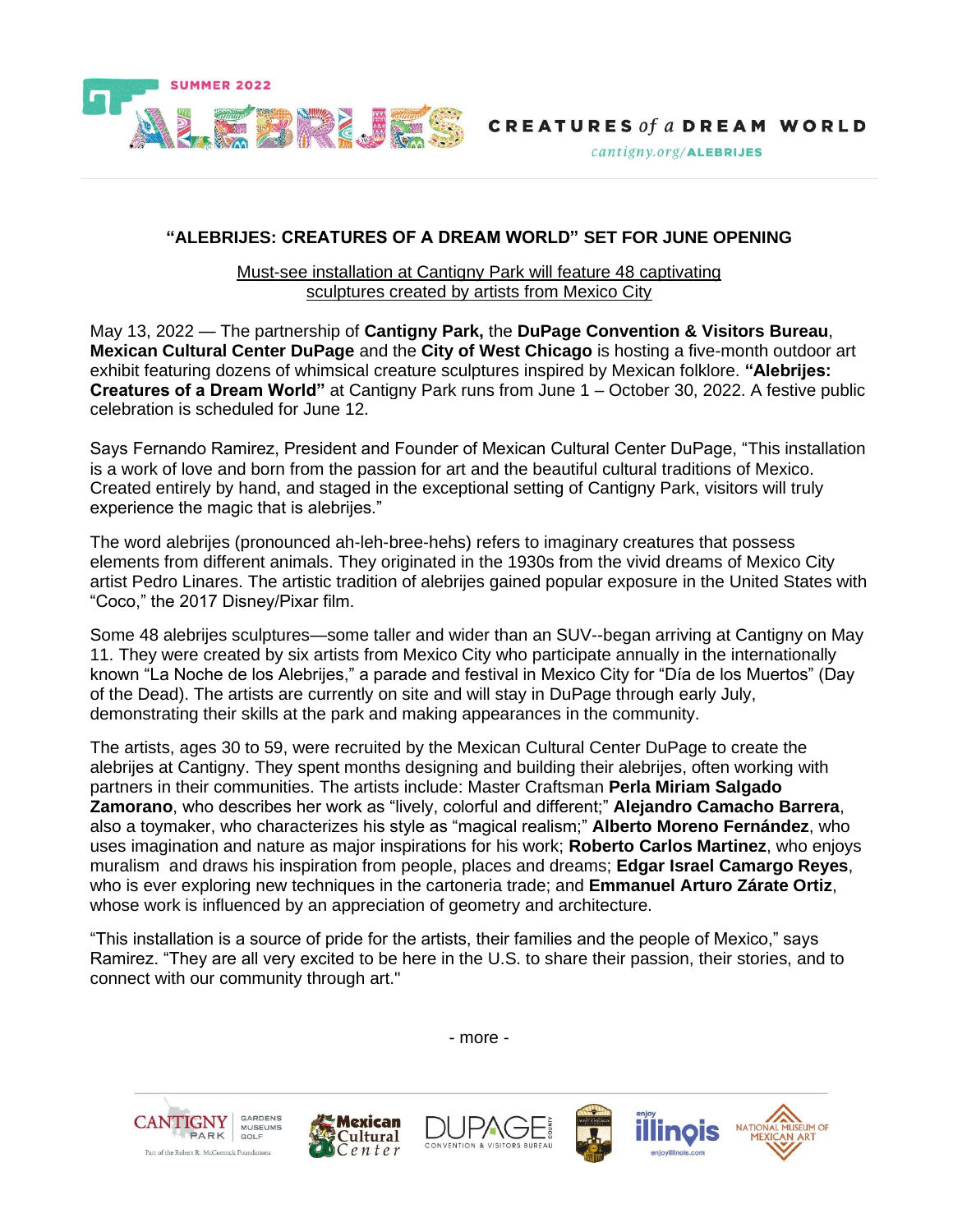The exhibit is being supported before and during its run, by extensive public and educational programming throughout DuPage ranging from studio demonstrations and talks by the artists to lectures about Mexican heritage and culture. In addition, Cantigny itself anticipates numerous special events, such as themed garden tours and dinners, concerts by Mexican musicians, and artistic workshops for children. For more information visit Cantigny.org/Alebrijes.

The Chicago-based **McCormick Foundation**, Cantigny's parent organization, awarded a grant to the Mexican Cultural Center DuPage to help make "Alebrijes: Creatures of a Dream World" possible. Additional support is being provided by the **National Museum of Mexican Art** and **Mexico City**. With an event of such caliber, the **DuPage Convention & Visitors Bureau** and the **Illinois Office of Tourism** are supporting its rollout and promotion with the intention to reach and welcome as many people as possible over the installation's five months.

## Admission

**"Alebrijes: Creatures of a Dream World"** comes to Cantigny Park, 1S151 Winfield Rd., Wheaton, Ill., June 1 – October 30, 2022. Admission is included with Cantigny's regular parking fee (\$5 per car on weekdays; \$10 weekends). The park is open daily from 7 a.m. to sunset. For more information, visit Cantigny.org/Alebrijes.

# About the Four Host Partners:

The four partners are pleased to host **"Alebrijes: Creatures of a Dream World"** in fulfillment of their shared desire to enhance awareness and appreciation of DuPage County's exciting destinations and rich cultural diversity:

# About Cantigny Park

Cantigny Park part of the Chicago-based Robert R. McCormick Foundation, is the 500 acre Wheaton (Ill.) estate of Robert R. McCormick (1880-1955), long-time editor and publisher of the Chicago Tribune. It is home to the McCormick House, First Division Museum, display gardens, picnic grounds, walking trails, and a Visitors Center with a gift shop, theater, and food options. Hours, directions, and upcoming events are posted online at Cantigny.org.

## About the DuPage Convention & Visitors Bureau

(DCVB) is the official destination marketing organization for DuPage County, Illinois' second largest County, comprised of 38 communities. The DCVB works in partnership with community business and civic leaders to maximize travel and tourism opportunities which contribute to the economic vitality of the County and its residents. For more information, visit DiscoverDuPage.com.

## About the Mexican Cultural Center DuPage

The Mexican Cultural Center promotes our Mexican heritage, culture and traditions through celebration, education and partnerships.For more information, visit MCCDuPage.org.